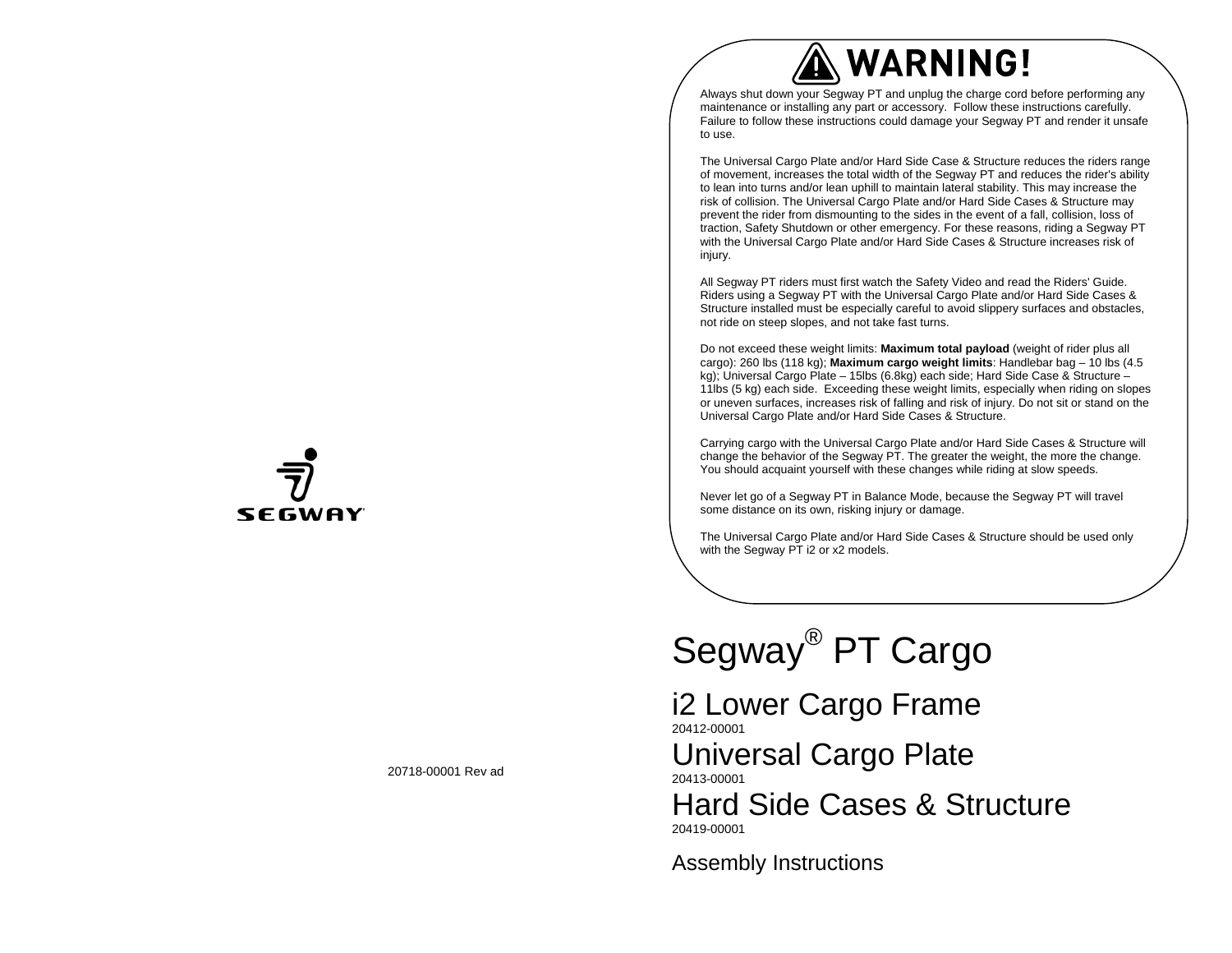# i2 Lower Cargo Frame

# **Installing the i2 Lower Cargo Frame**

**Required:** Torque wrench with 4mm hex bit

**Included with kit**: (2) i2 Lower Cargo Frame (6) 35mm hex fasteners

- 1. Make sure the Segway PT is unplugged and powered off.
- 2. Using a 4mm hex wrench, remove the 3 fasteners which attach the Gearbox Cover to the Gearbox and put them in a safe place as you may need them in the future. See Figure 1.



**Figure 1. Remove Gearbox Cover Fasteners and Installing the i2 Lower Cargo Frame** 

- 3. Position the i2 Lower Cargo Frame so it aligns with the holes in the Gearbox Cover.
- 4. Thread 3 of the included 35mm hex fasteners through the i2 Lower Cargo Frame to the Gearbox Cover. Tighten the fasteners to 6.0 Nm (4.4 ft-lbf). See Figure 1.

Note:

Please be prepared for your Segway PT to behave differently with cargo attached. Read the warning labels and the cover of this manual carefully, and ride safely.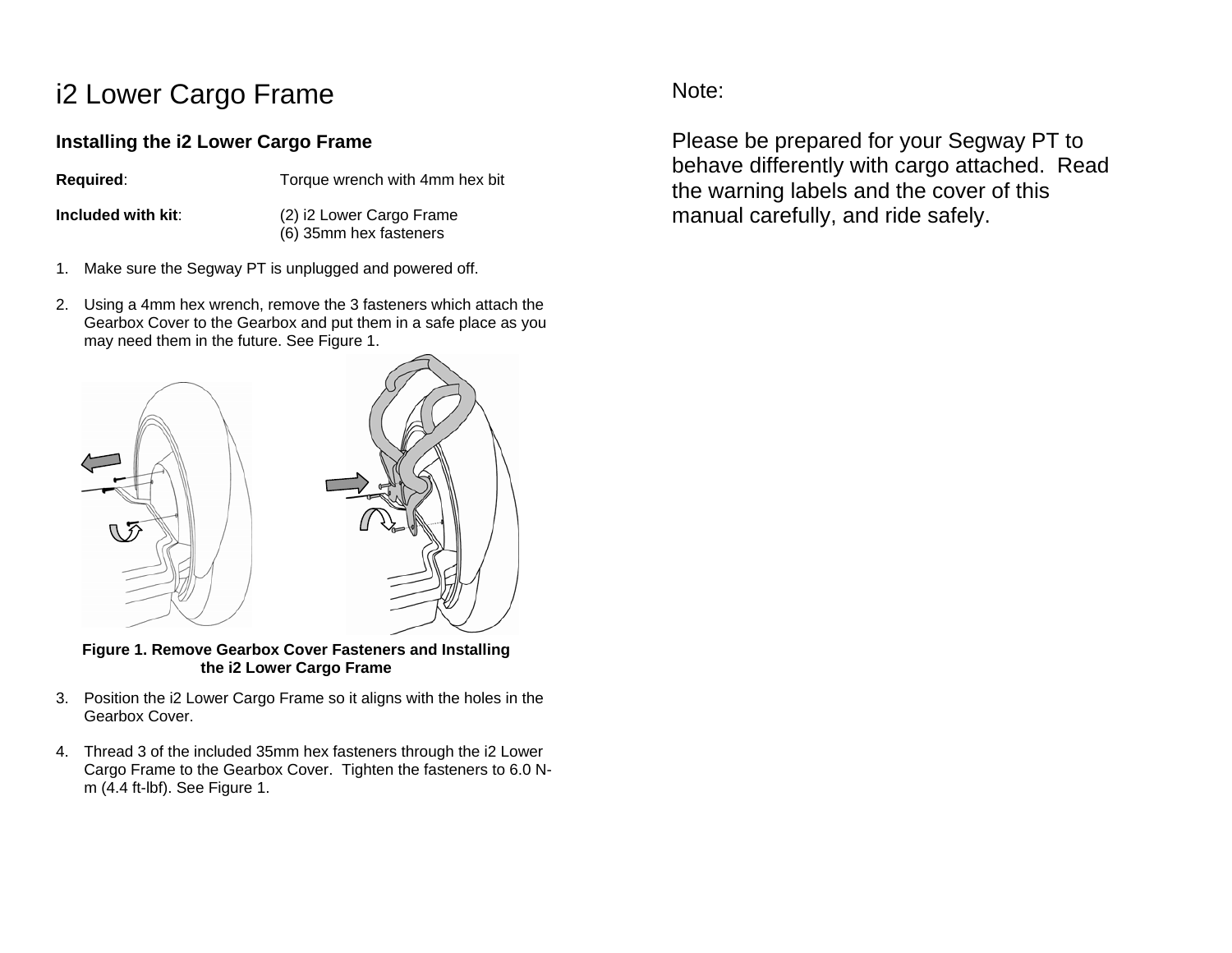2. Slide the Givi Bag onto the guides and tilt the upper portion of the bag towards the wedge at the top of the Structure.



**Figure 5. Installing the Hard Side Case Structure.** 

**Figure 6. Positioning the Hard Side Case for installation.** 

3. The Hard Side Case will lock onto the wedge at the top of the structure. You may need to use considerable force to secure the case onto the wedge. If the bag will not secure, open the lid and depress the red locking actuator while securing the case onto the wedge.

# **Removing the Hard Side Case**

- 1. Open the lid of the Hard Side Case and depress the red locking actuator while pulling the top of the case away from the wedge at the top of the Structure. The top of the bag will release from the structure. You may need to use considerable force to release the bag.
- 2. Slide the bag off of the guides at the bottom of the bag.

# Universal Cargo Plate

# **Installing the Universal Cargo Plate**

| Tools Required:             | Torque wrench with 4mm hex bit                                              |
|-----------------------------|-----------------------------------------------------------------------------|
| <b>Components Required:</b> | i2 Lower Cargo Frame OR x2 Lower<br>Cargo Frame                             |
| Included with kit:          | (2) Universal Cargo Plate<br>(4) Cargo Clamp Set<br>(16) 35mm hex fasteners |

- 1. Make sure the Segway PT is unplugged and powered off.
- 2. Position the Cargo Clamps and Cargo Plate on to the Lower Cargo Frame as shown in Figure 2. The threaded clamp should be positioned on the underside of the Cargo Frame.



### **Figure 2. Installing the Universal Cargo Plate & Clamps**

- 3. The Cargo Plate can be installed in a Wide or Narrow Position. See Figure 3. After selecting the desired position, ensure the Cargo Plate is positioned to align with the holes in the Cargo Clamps.
- 4. Thread 8 of the included 35mm hex fasteners through the Cargo Plate to the Cargo. Tighten the fasteners to 6.0 N-m (4.4 ft-lbf).